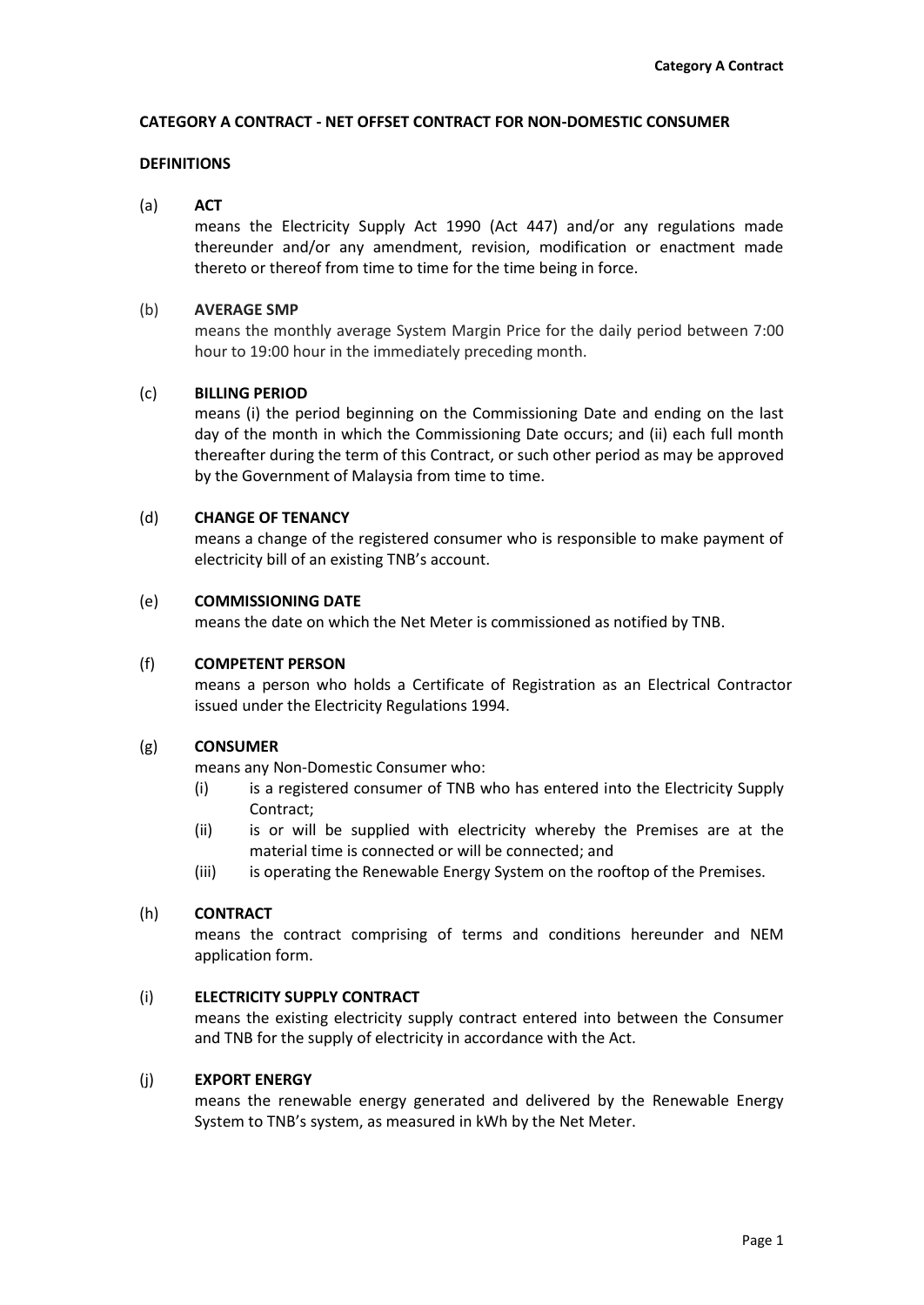## (k) **GENERATED AMOUNT**

means an amount (in RM) equal to (i) the lower of the Export Energy and the Maximum Allowable Quantity, multiplied by (ii) the Average SMP or such other rate as may be determined by the Suruhanjaya Tenaga.

## (l) **HIGH VOLTAGE**

in the context of tariff classification means a supply voltage exceeding the Medium Voltage.

## (m) **IMPORT ENERGY**

means the electricity supplied by TNB and consumed by the Consumer, as measured in kWh by the Net Meter.

# (n) **INSTALLED CAPACITY**

means in respect of the Consumer falling under the tariff classification of Low Voltage, Medium Voltage or High Voltage, the installed capacity of the Renewable Energy System shall not exceed seventy-five per cent (75%) of the maximum demand of the Consumer's existing installations and capped at 1MW. Maximum demand shall be determined based on (A) in respect of a consumer with less than one (1) year history of recorded maximum demand, the declared maximum demand, and (B) in respect a consumer with at least one (1) year history of recorded maximum demand, the average of the recorded maximum demand for the immediately preceding one (1) year period.

(o) **kW**

means kilowatt.

(p) **kWh** means kilowatt-hour.

(q) **LOW VOLTAGE** in the context of tariff classification means a supply voltage less than 1000 volts.

# (r) **MAXIMUM ALLOWABLE QUANTITY**

means the maximum quantity of renewable energy generated and delivered by the Renewable Energy System to TNB's system in a Billing Period, as determined in accordance with the Technical Guidelines and/or the guidelines as may be issued by the Suruhanjaya Tenaga.

## (s) **MEDIUM VOLTAGE**

in the context of tariff classification means a supply voltage from 1,001 volts to 50,000 volts.

# (t) **METER INSTALLATION CHARGES**

means an upfront contribution amount payable by a consumer requiring infrastructure for new supply and/or upgrading of existing infrastructure for additional supply requirement and for the purpose of this Contract, the installation and connection of Net Meter, as approved by the Suruhanjaya Tenaga or any relevant authority.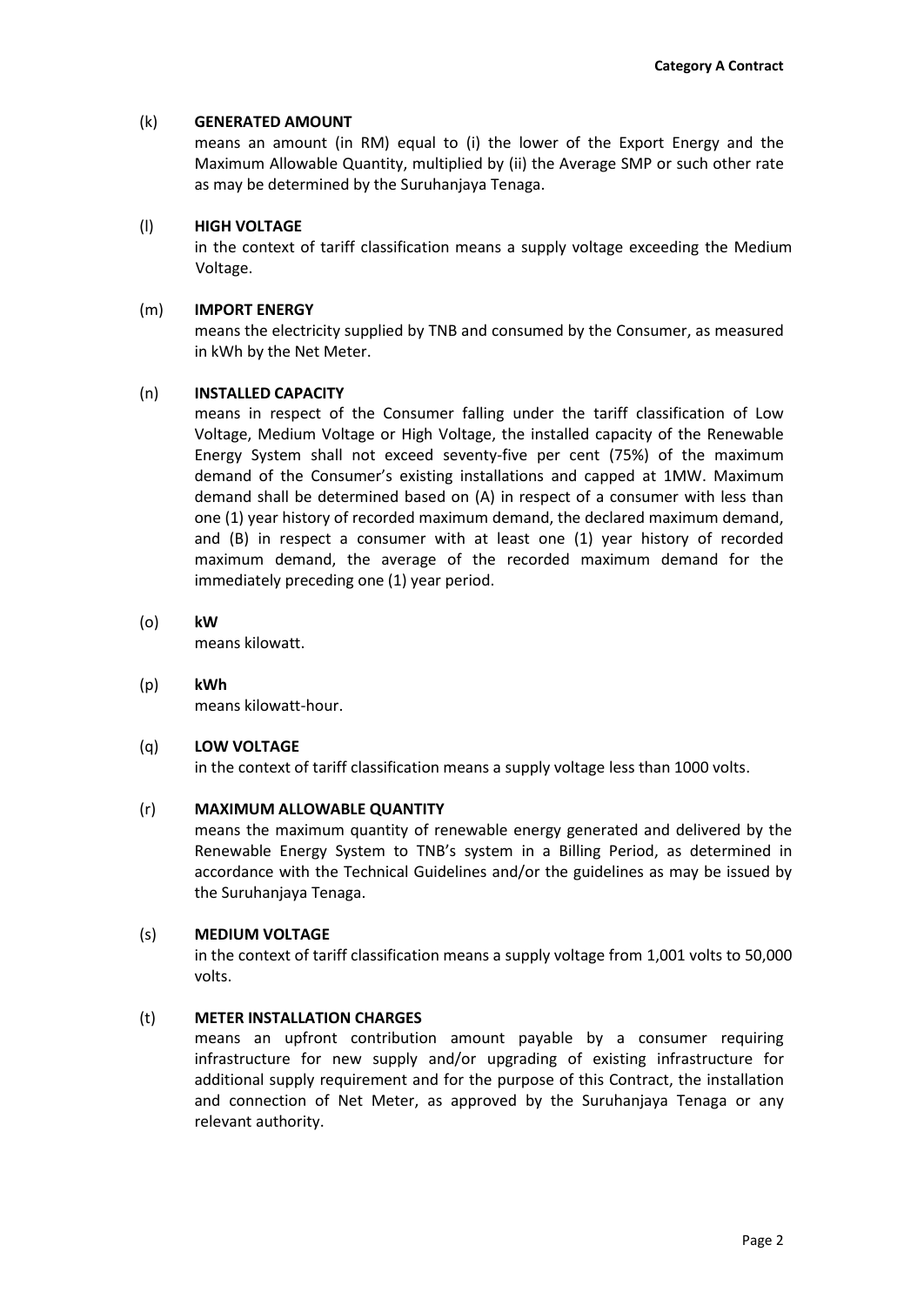## (u) **MW**

means megawatt.

# (v) **NET METER**

means the metering equipment and devices supplied and installed by TNB for the measurement of the Import Energy and the Export Energy.

## (w) **NON-DOMESTIC CONSUMER**

means any entity:

- (i) validly existing under the laws of Malaysia and having its address in Malaysia; and
- (ii) within the commercial, industrial, mining or agriculture tariff classification of Low Voltage, Medium Voltage or High Voltage under the Tariff Book.

# (x) **NEM MONTHLY MINIMUM CHARGE (NMMC)**

means a monthly charge applicable to the Consumer in the event its monthly total charge for the difference between the Import Energy and the Export Energy is less than the stated amount stipulated in the prevailing Tariff as approved by the Government of Malaysia.

## (y) **PREMISES**

means the premises or properties of the Consumer (other than for residential purpose) on which the Renewable Energy System is installed.

## (z) **RENEWABLE ENERGY METER**

means the renewable energy meter to be procured and installed at the Premises for the purpose of capturing the gross renewable energy generated from the Renewable Energy System.

## (aa) **RENEWABLE ENERGY SYSTEM**

means the renewable energy system located on the rooftop of the Premises which fully complies with the Technical Guidelines and the guidelines as may be issued by the Suruhanjaya Tenaga, grid-connected inverter, storage devices (if any), the associated protection and control devices (including but not limited to isolator and relay), alternating current and direct current cables, switches and other related devices up to the Consumer's termination point.

## (bb) **SUPPLIED AMOUNT**

means an amount (in RM) equal to the Import Energy multiplied by the Tariff.

## (cc) **SURUHANJAYA TENAGA**

means the Suruhanjaya Tenaga established under the Energy Commission Act 2001 and any successor thereof.

## (dd) **SYSTEM MARGINAL PRICE**

shall have the meaning given to it in the Guidelines For Single Buyer Market (Peninsular Malaysia).

## (ee) **TARIFF**

means the prevailing tariff, as provided by the Act and approved by the Government of Malaysia.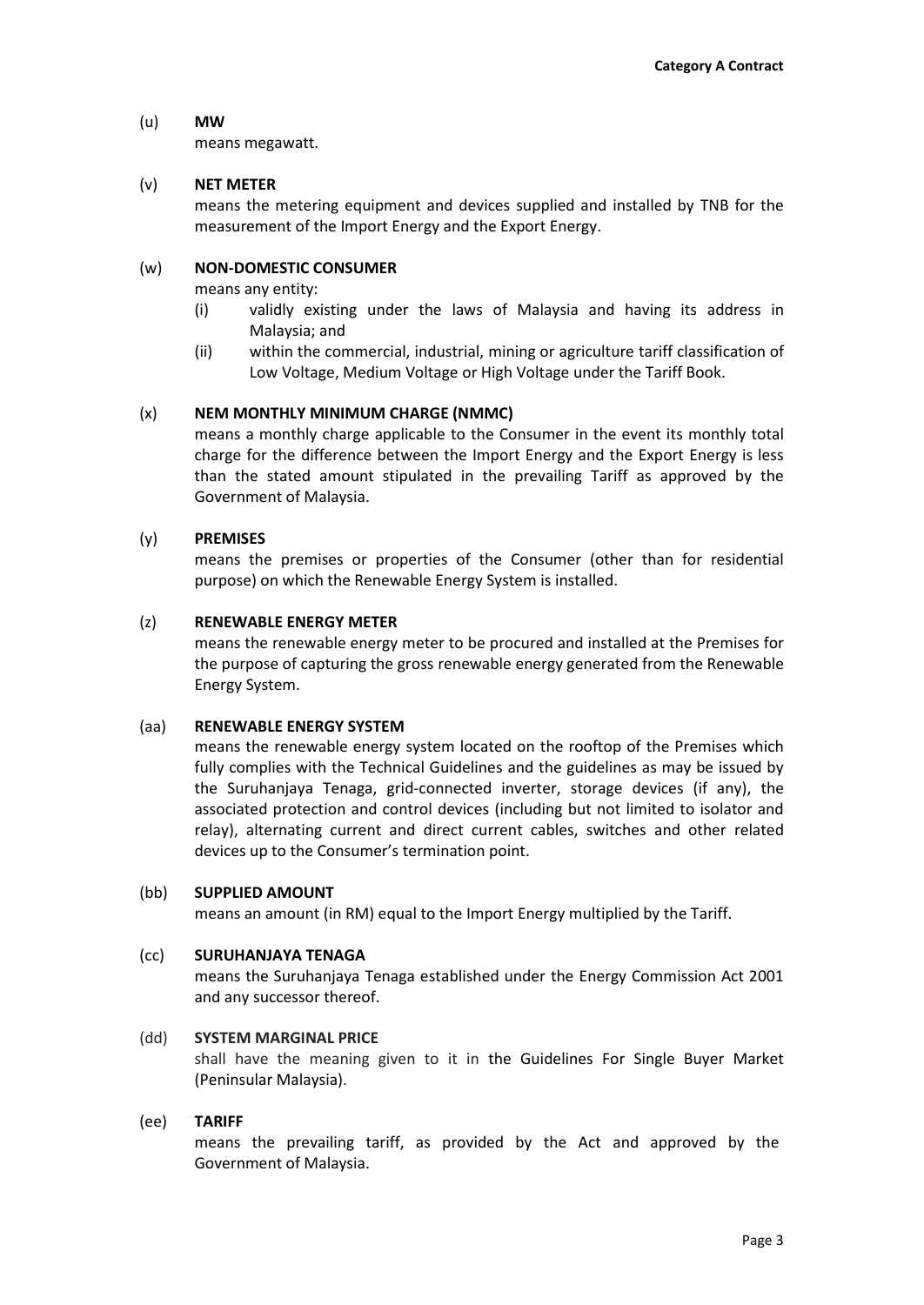## (ff) **TARIFF BOOK**

means TNB's tariff book as may be amended, revised, modified or supplemented from time to time.

## (gg) **TECHNICAL GUIDELINES**

means TNB's technical guidelines as may be amended, revised, modified or supplemented from time to time, which provide the minimum technical, operation and safety requirements in ensuring that the features of the Renewable Energy System and the Net Meter are compatible with TNB's requirements.

# (hh) **TNB**

means Tenaga Nasional Berhad (200866-W), a company incorporated in Malaysia under the Companies Act 1965 and having its registered address at Pejabat Setiausaha Syarikat, Tingkat 2, Ibu Pejabat Tenaga Nasional Berhad, No. 129, Jalan Bangsar, 59200 Kuala Lumpur and having branches in Peninsular Malaysia.

# **A. TERM OF CONTRACT**

This Contract shall be effective on the Commissioning Date and shall remain in effect for a term of ten (10) years which expires on the last day of the month in which the tenth (10th) anniversary of the Commissioning Date occurs, unless otherwise terminated in accordance with the provisions of this Contract.

Upon the expiry of the term of this Contract, the Consumer agrees with TNB that the Consumer shall be registered by TNB as self-consumption subject to the guidelines relating to self-consumption as issued by the Suruhanjaya Tenaga.

# **B. CONSUMER'S COVENANTS**

# **1. CONSUMER DECLARATION**

The Consumer shall abide at all times to the Consumer Declaration as stipulated in the NEM application form and the following terms:

- (a) To ensure that the Renewable Energy System complies with the Technical Guidelines, all prevailing statutory requirements and best practices on safety, reliability and power quality of electrical installation as stipulated in the Malaysian Distribution Code and any amendments made thereunder.
- (b) The Renewable Energy System shall incorporate an anti-islanding function to ensure that the Renewable Energy System automatically disconnect from TNB's system during power interruption to allow TNB's personnel to work safely on the TNB's system.
- (c) Any other obligations under the Act.

## **2. REPRESENTATIONS AND WARRANTIES OF THE CONSUMER**

The Consumer represents and warrants to TNB that:

- (a) The Consumer is an entity duly organised and validly existing under the laws of Malaysia and having a registered business in Malaysia.
- (b) The Consumer has all requisite power and authority to execute, deliver and perform its obligations under this Contract.
- (c) The Consumer has full control and possession of the Premises, including all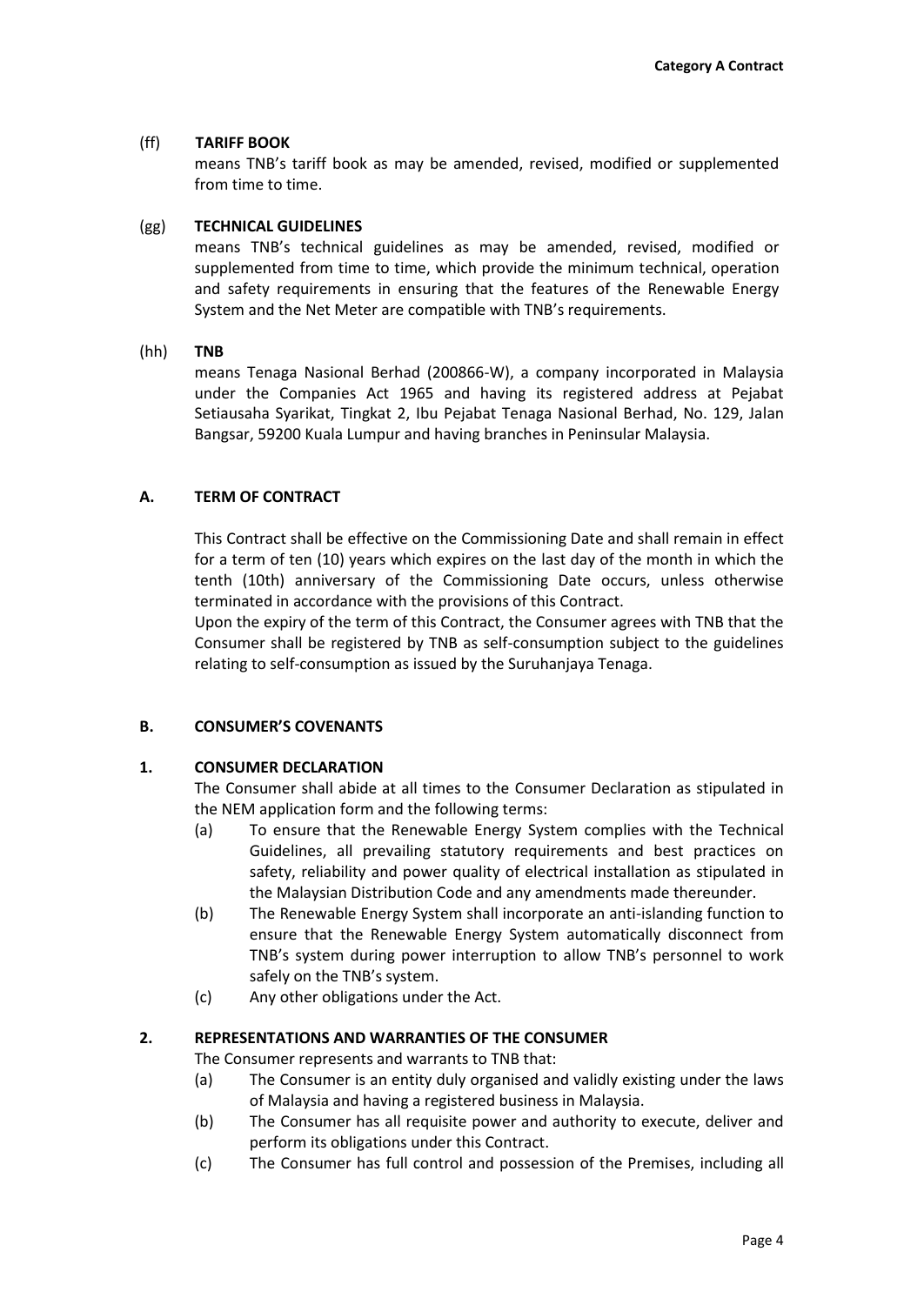necessary ownership rights, leases, tenancies, title and/or interest of the Premises.

- (d) The Consumer shall comply with the provisions of all statutes, ordinances, by-laws, regulations and rules for the time being in force affecting the Premises or any constructions, improvements, installations, additions or alterations thereon and forthwith to satisfy all requirements of the municipality or any other local authority with respect to the Premises.
- (e) If the Consumer is a tenant of the Premises, the Consumer shall have obtained the prior written consent of the owner of the Premises for the installation and commissioning of the Net Meter.
- (f) The Consumer is not insolvent and/or subject to any pending action or proceeding affecting the Consumer before any court, Government Entity or arbitrator that is likely to affect materially and adversely the financial condition or operations of the Consumer and the ability of the Consumer to perform its obligations hereunder, or that purports to affect the legality, validity or enforceability of this Contract.
- (g) The Consumer shall remain a consumer of record of TNB for its own electricity consumption in good standing at all times, and shall not cause the Renewable Energy System, the Renewable Energy Meter and the Net Meter to be disconnected or removed from the Premises without the prior written consent of TNB.
- (h) The Consumer is not a feed-in-approval holder under the Renewable Energy Act 2011 and has not participated in any previous solar photovoltaic programme (including but not limited to the net energy metering scheme).
- (i) The total capacity of the Renewable Energy System shall not exceed the Installed Capacity.
- (j) The specifications of the Renewable Energy System shall be as set in the NEM application form.
- (k) The Consumer shall have procured the installation of the necessary GPRS broadband signal at the Premises which is required for the remote reading of the Net Meter, if applicable.
- (l) The Consumer shall comply with the terms and conditions under this Contract and the provisions under the Act.
- (m) The Consumer shall not install and operate virtual net meter which enables the Consumer to allocate the net excess in kWh generated by the Renewable Energy System to other consumer within the vicinity of the Premises.
- (n) The Consumer shall immediately notify TNB of any change in the Consumer's information as provided for the purpose of this Contract.
- (o) The Consumer undertakes to operate and maintain the Renewable Energy System in accordance with the Technical Guidelines and the guidelines as may be issued by the Suruhanjaya Tenaga.
- (p) The Consumer shall immediately notify the Sustainable Energy Development Authority of any change in the Consumer's tariff classification.
- (q) This Contract constitutes a legal, valid and binding obligation of the Consumer.

# **3. METER INSTALLATION CHARGE**

To pay to TNB a Meter Installation Charge in full (if any) and such payment to be paid before any work of installation and connection of the Net Meter is commenced by TNB, as provided in the Act.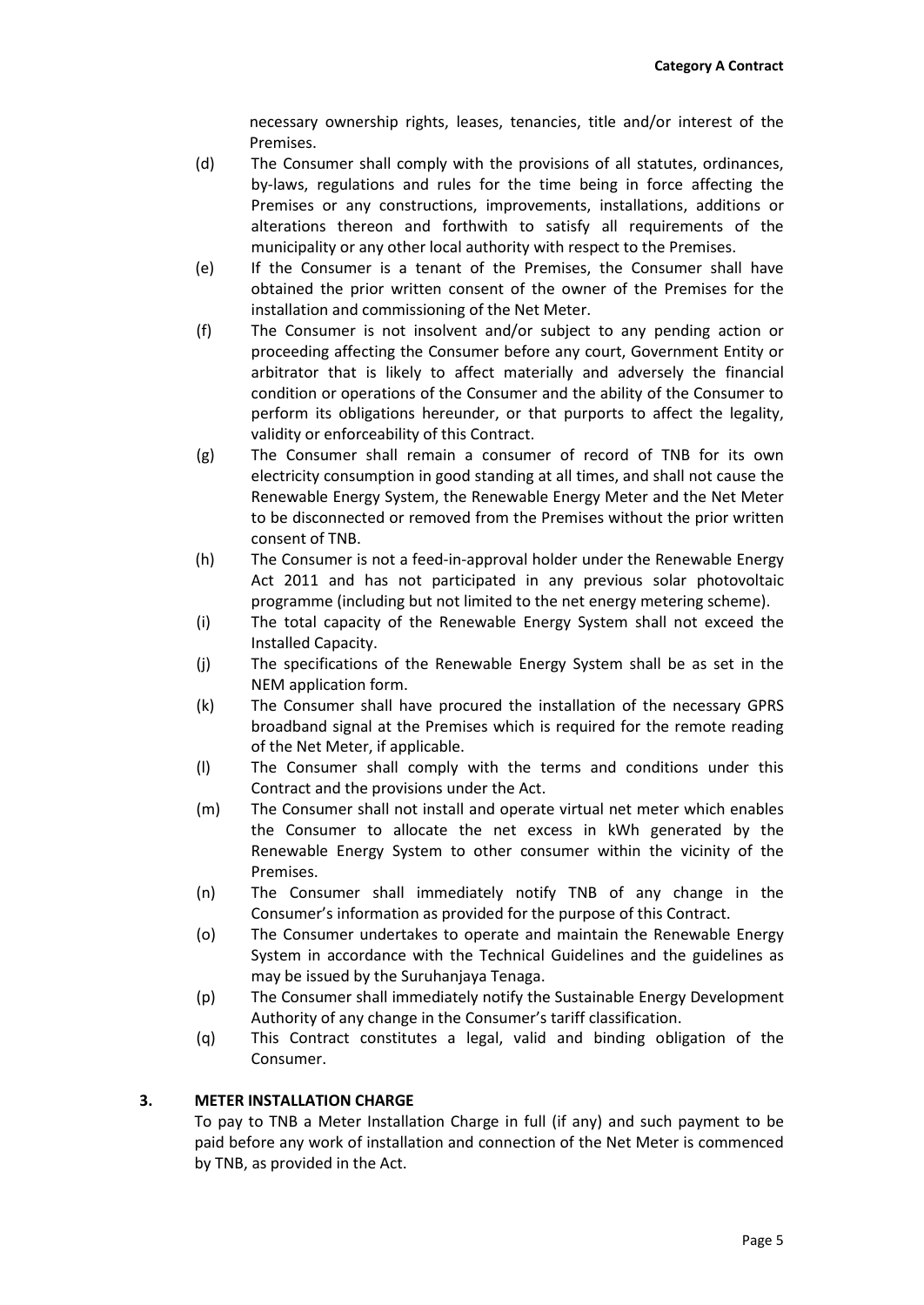# **4. DISCONNECTION FEE**

In the event the Renewable Energy System is disconnected from TNB's system and/or electricity supply is disconnected from the Premises, then appropriate fees shall be charged for such disconnection.

# **5. ACCESS**

The Consumer consents with TNB that the authorised employees, servants, agents and/or representatives of TNB shall be permitted to have access to the Premises at reasonable time, manner and circumstances:

- (a) To carry out their duties which include but not limited to the construction, installation, inspection, testing and/or reading of the Net Meter, the Renewable Energy Meter and/or the Renewable Energy System or other relevant things relevant to the supply of electricity to the Premises.
- (b) To disconnect the Renewable Energy System from TNB's system and/or the supply of electricity to the Premises upon the occurrence of any of the circumstances as set out in Clause 23.
- (c) For entry pursuant to Clause 5(a), TNB shall make good any damage, if any, as a result of such entry.

# **6. COSTS AND EXPENSES FOR RENEWABLE ENERGY SYSTEM, NET METER AND RENEWABLE ENERGY METER**

All costs and expenses relating to the procurement, installation, testing, energizing and commissioning of the Renewable Energy System, the Net Meter and the Renewable Energy Meter and the appropriate service fee together with the replacement or any future modification or relocation of the Renewable Energy System, the Net Meter and the Renewable Energy Meter shall solely be borne by the Consumer.

## **7. NO INTERFERENCE OF ELECTRICITY SUPPLY TO OTHER CONSUMERS**

- (a) To operate and maintain the Renewable Energy System and/or use electricity supply so as not to interfere with the supply of electricity to any other consumers or TNB's electrical installation.
- (b) In the occurrence of the circumstances in Clause 7(a), the Consumer shall make good any loss or damage to TNB and/or made payment for the amount in the reasonable opinion of TNB to be the costs making good for such loss or damage.

## **8. NO OBSTRUCTION TO TNB'S INSTALLATION**

- (a) The Consumer shall not create any obstruction and/or undertake any activity in the vicinity of any TNB's electrical installation and/or place any equipment which may endanger life or properties and/or to make any electrical wiring and/or installation to the existing installation without any written permission from the Suruhanjaya Tenaga and/or TNB.
- (b) (i) TNB has the right to take any reasonable actions to remove any obstruction created by the Consumer or representative under Consumer's supervision/control.
	- (ii) TNB shall not be liable to pay any compensation for any losses and/or damages to the Consumer due to the said removal.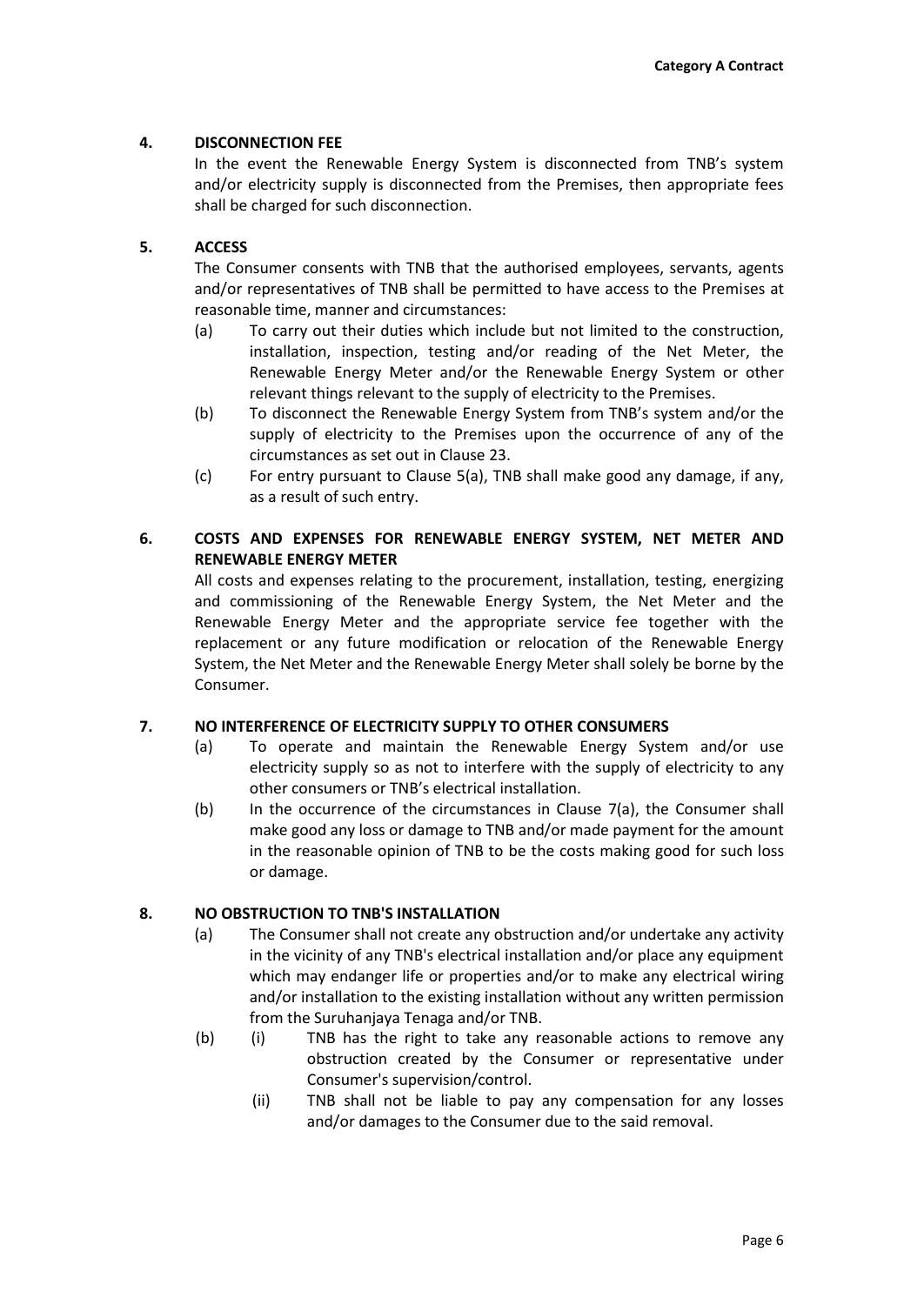## **9. RESPONSIBILITY TO MAKE GOOD ALL DAMAGES**

The Consumer shall pay for all damages on TNB's installation within the Premises due to negligence on the Consumer's part or any persons under the Consumer's control.

## **10. TERMINATION BY THE CONSUMER**

- (a) To give TNB a notice in writing and shall be served by:
	- (i) hand delivery; or
	- (ii) way of prepaid registered post; or
	- (iii) any applicable means which shall be determined by TNB.
- (b) Termination of this Contract shall be effective three (3) working days after TNB's receipt of termination notice.
- (c) Notwithstanding to the above, in the event the actual disconnection cannot be performed by TNB due to inevitable causes, the Consumer shall be liable to pay all charges relating to the electricity consumed until the actual disconnection.

# **11. TO TAKE SUPPLY OF ELECTRICITY**

To take supply of electricity at the Premises according to the Tariff rates pursuant to the provision of the Act.

## **12. EXCEPTIONS TO ACCEPT THE EXPORT ENERGY**

Notwithstanding any other provision in this Contract, TNB shall not be obligated to accept the Export Energy if any of the following circumstances occurs:

- (a) for such periods and under such circumstances as TNB thinks fit having regard to public safety and private safety;
- (b) any emergency condition occurs;
- (c) the Renewable Energy System delivers the Export Energy which does not conform to the electrical characteristics consistent with prudent utility practices;
- (d) TNB interrupts the acceptance of the Export Energy to conduct necessary maintenance of TNB's system or the Net Meter;
- (e) any constraint in TNB's system to which the Renewable Energy System relates;
- (f) the Renewable Energy System delivers the Export Energy in a Billing Period which exceeds the Maximum Allowable Quantity;
- (g) any dishonest consumption of the electricity by the Consumer or any third person;
- (h) any of the force majeure event as set forth in Clause 25;
- (i) the disconnection of the Renewable Energy System from TNB's system due to the failure of the Consumer to pay the amount as stipulated under Clause 22; or
- (j) the Consumer is in non-compliance with its obligations under Clause 2.

## **13. UPKEEP AND MAINTENANCE OF TNB INSTALLATION**

The Consumer agrees:

- (a) to take steps to ensure that no damage or tampering is caused to the said installation; and
- (b) to allow TNB to maintain any electrical installation within the Premises at any time for safety purposes.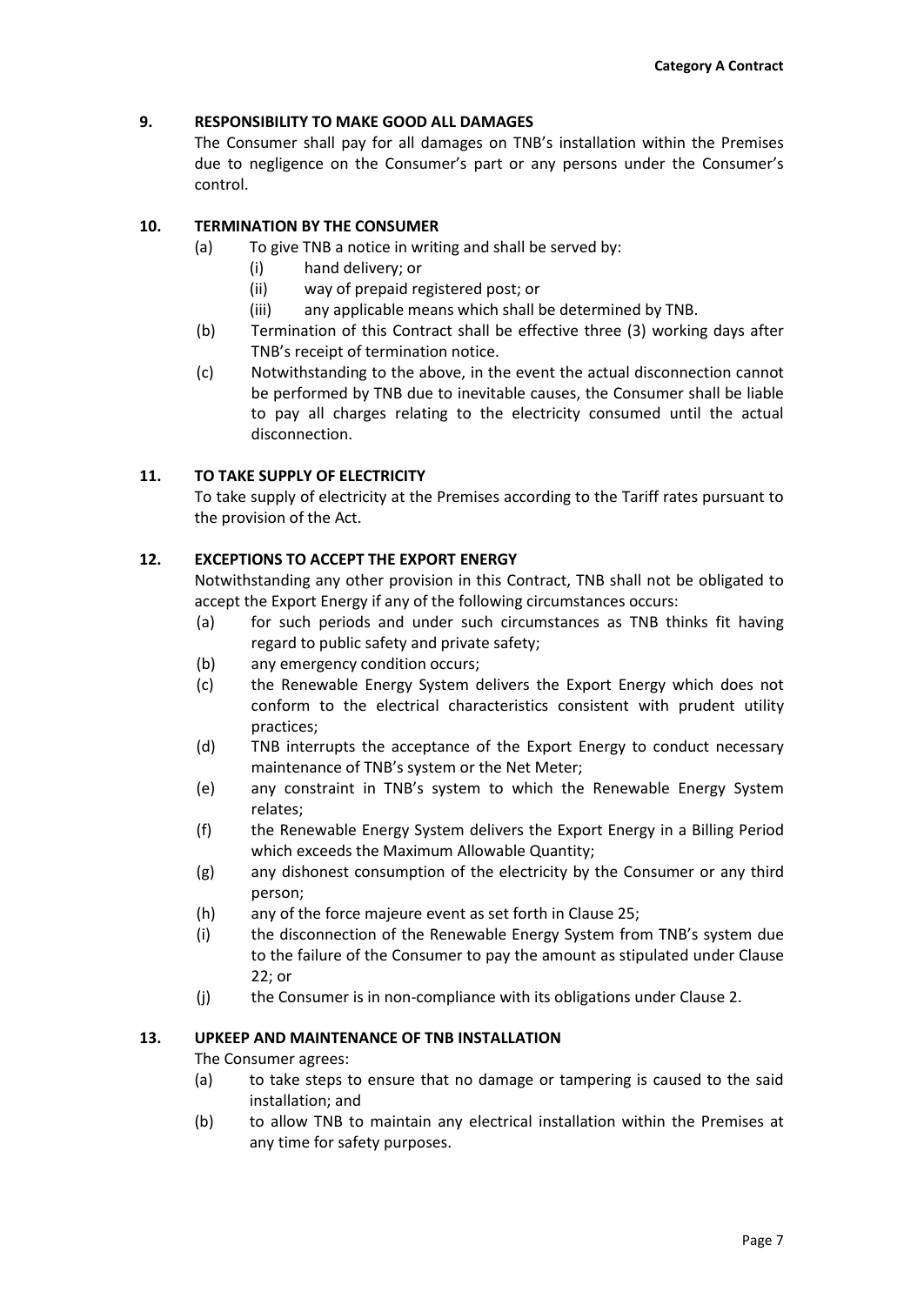If there is any defect or abnormality on the installation, TNB shall have the right to make good the defects without being liable for any damages provided always it is not due to the negligence or willful acts of TNB, its employees or agents.

# **14. VACATED PREMISES**

- (a) If the Consumer vacates the Premises without giving any notice to TNB as provided under Clause 10, the Consumer shall be liable to pay all charges of electricity consumed and any charges payable relating to the electricity consumed until the installation is disconnected or upon the termination of this Contract, whichever is the later.
- (b) TNB shall have the right not to provide electricity supply to any other premises in which the account is registered under the Consumer's name until the Consumer has made the full payment of the outstanding balance.

## **15. CHANGE OF CATEGORY**

The Consumer shall not change category from Net Offset programme to Net Offset Virtual Aggregation (NOVA) programme unless the following conditions have been satisfied:

- (a) the Consumer shall have been on the Net Offset programme for at least twelve (12) months' period;
- (b) the application for change of category from Net Offset programme to Net Offset Virtual Aggregation (NOVA) programme has been submitted by the Consumer to TNB with at least three (3) months' advance written notice, and approved by TNB; and
- (c) the Consumer has entered into the Net Offset Virtual Aggregation (NOVA) contract with the duration of such contract having been revised to reflect the remaining period of this Contract.

## **16. NON-TRANSFERABLE AND NO SETTING OFF OF CREDIT AMOUNT**

- (a) The Consumer shall not be entitled to transfer any credit amount as described in Clause 22(c) below to any other accounts of the Consumer or any third party account. For the avoidance of doubt, any remaining credit amount which may be subsisting upon the termination of this Contract shall be adjusted to zero without any compensation to the Consumer.
- (b) The Consumer shall not be entitled to set off any credit amount as described in Clause 22(c) below against any outstanding sums due and payable to TNB under the Electricity Supply Contract.

## **C. TNB'S COVENANTS**

## **17. LOCATION OF TNB'S INSTALLATIONS**

- (a) If any removal made to any TNB's installation and equipment which is likely to cause danger as provided under the Act, TNB shall have the right to disconnect electricity supply without notice.
- (b) If any relocation made to any TNB's installation and equipment without consent, TNB shall have the right to disconnect the electricity supply without notice and relocate the said installation and equipment with costs borne by the Consumer.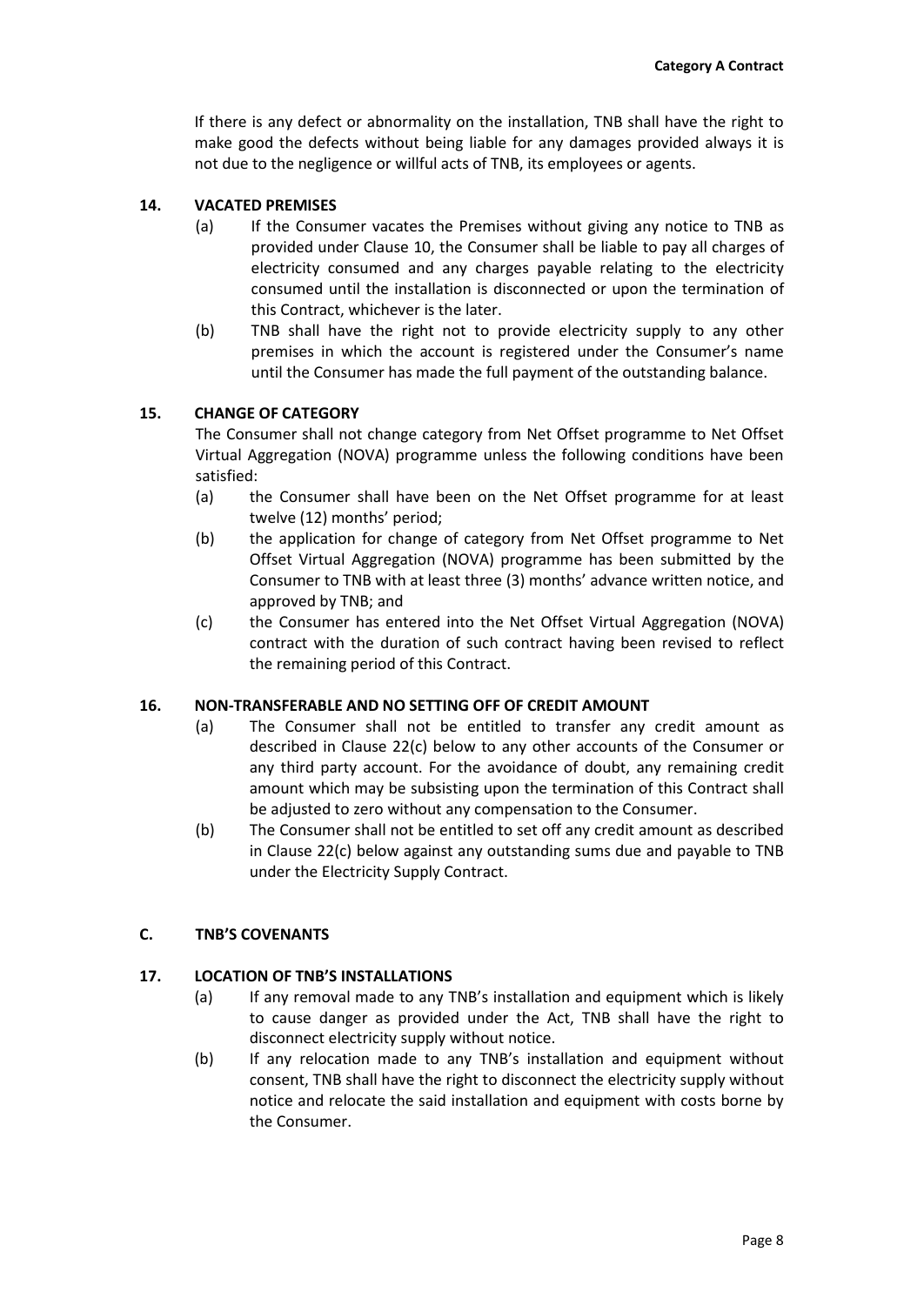## **18. INSPECTION BY TNB**

- (a) TNB may need to inspect and test all installations before connection of the Renewable Energy System or electricity supply. However, it is the responsibility of the Competent Person appointed by the Consumer to ensure that the installations are safe.
- (b) The Consumer shall inform TNB of any proposed extensions or alterations to the installations so that TNB may make inspection and test of the extension or alteration if TNB so desires.
- (c) TNB does not accept any responsibility for any loss or damage caused by or occurs during or after test due to any defect in the installation and any test carried out by TNB is for TNB's purposes only and does not imply any warranty that the installation is suitable for the Consumer's purposes or that it fully complies with the Technical Guidelines and the Act or any subsequent amendments made thereunder.

# **19. TEMPORARY DISCONNECTION**

TNB may temporarily disconnect the supply of electricity to the Premises for any purposes in connection with TNB's efficient electricity supply system. TNB shall not be liable to provide any alternative supply to the Consumer after the disconnection.

## **20. USAGE OF INSTALLATION FOR OTHER CONSUMER**

TNB may use its part of the installation to supply electricity to other consumers in the area.

## **D. MUTUAL COVENANTS**

## **21. EQUIPMENTS AND INSTALLATIONS**

Any installation comprising mains and service lines and other ancillary equipment up to and including the Net Meter will be the property of TNB.

## **22. BILLING AND PAYMENT**

- (a) TNB shall read the Net Meter on a monthly basis for the measurement of the Import Energy and the Export Energy to determine the Supplied Amount and the Generated Amount respectively. The calculation of the Supplied Amount and the Generated Amount shall be based on the guidelines as may be issued by the Suruhanjaya Tenaga. For the avoidance of doubt, if the Export Energy in any Billing Period exceeds the Maximum Allowable Quantity, then the Export Energy shall be capped at the Maximum Allowable Quantity for the purposes of determining the Generated Amount.
- (b) If, during any relevant Billing Period, the Supplied Amount exceeds the Generated Amount, then the Consumer shall be billed for an amount (in RM) equal to the difference between (i) the sum of Supplied Amount and the appropriate charges and taxes and (ii) the Generated Amount and the appropriate taxes. The bills rendered by TNB to the Consumer shall be paid by the Consumer within the stipulated period.
- (c) If, during any relevant Billing Period, the Generated Amount exceeds the Supplied Amount, the difference between the Generated Amount and the Supplied Amount in such Billing Period shall be adjusted to zero without any compensation to the Consumer. Notwithstanding the above, the Consumer shall pay any appropriate taxes and charges (if any).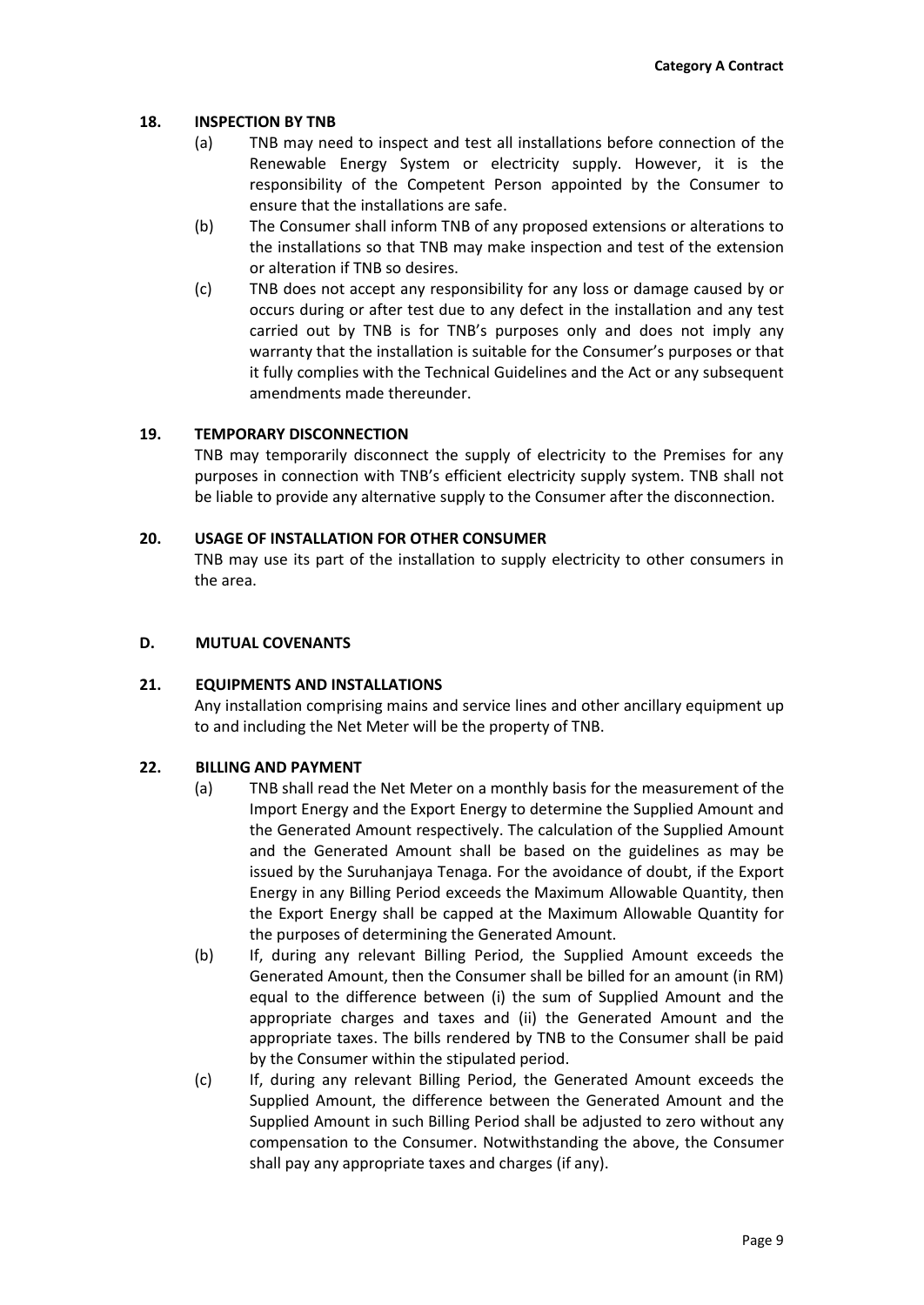- (d) At the end of each Billing Period or upon the termination of this Contract, as the case may be:
	- (i) any remaining amount as described in Clause 22(b) above shall be billed and paid by the Consumer in accordance with Clause 22(b); and
	- (ii) the difference between the Generated Amount and the Supplied Amount as described in Clause 22(c) above which may be subsisting at the end of such Billing Period or upon the termination of this Contract shall be adjusted to zero without any compensation to the Consumer.

For the avoidance of doubt, if this Contract is terminated prior to the end of a Billing Period, the difference between the Generated Amount and the Supplied Amount as described in Clause 22(c) above which may be subsisting shall be adjusted to zero without any compensation to the Consumer.

- (e) In addition to the total payable amount as stated in any monthly bill for any Billing Period as described under Clause 22(b) and Clause 22(c), the Consumer may be imposed with a grid fixed charge and the appropriate taxes as provided in this Contract, if any.
- (f) Notwithstanding anything hereinbefore mentioned, TNB shall have the right to impose the NEM Monthly Minimum Charge in the event the monthly total charge for the difference between the Import Energy and the Export Energy is less than the stipulated amount in the Tariff Book.
- (g) TNB shall have the right to impose or levy a surcharge at the rate as prescribed under the Act on the outstanding amount calculated until the date of full payment.
- (h) The Consumer shall be liable for electricity bills issued by TNB including any unpaid amount insofar as the account is registered under the Consumer's name regardless of any consumption of electricity by any third party.
- (i) The Consumer shall be responsible to repay the amount in the bills rendered by TNB including any other relevant charges for any invalid payment made by the Consumer such as false credit card, bounced cheque and any other invalid payment.
- (j) In the event the Consumer fails to make payments as required under this Clause 22, TNB shall have the right to disconnect the Renewable Energy System from TNB's system and/or the supply of electricity to the Premises or any other premises which is registered under the Consumer's name.
- (k) The Consumer shall be liable for any arrears of electricity bill and/or loss suffered by TNB by reason of dishonest consumption of electricity supply in all circumstances in accordance with the provisions of the Act.
- (l) TNB shall have the right to make adjustment and update of Consumer's account whenever necessary.
- (m) TNB shall be entitled to set off any amount due to it under this Contract against any sums due and payable to the Consumer under the terms of this Contract.

# **23. DISCONNECTION OF SUPPLY**

- (a) Subject to the Act, TNB shall have the right to disconnect the Renewable Energy System from TNB's system and/or the supply of electricity to the Premises without giving prior notice in any situations mentioned below:
	- (i) any default by the Consumer under Clause 24 and such default are not remedied within the stipulated period if any;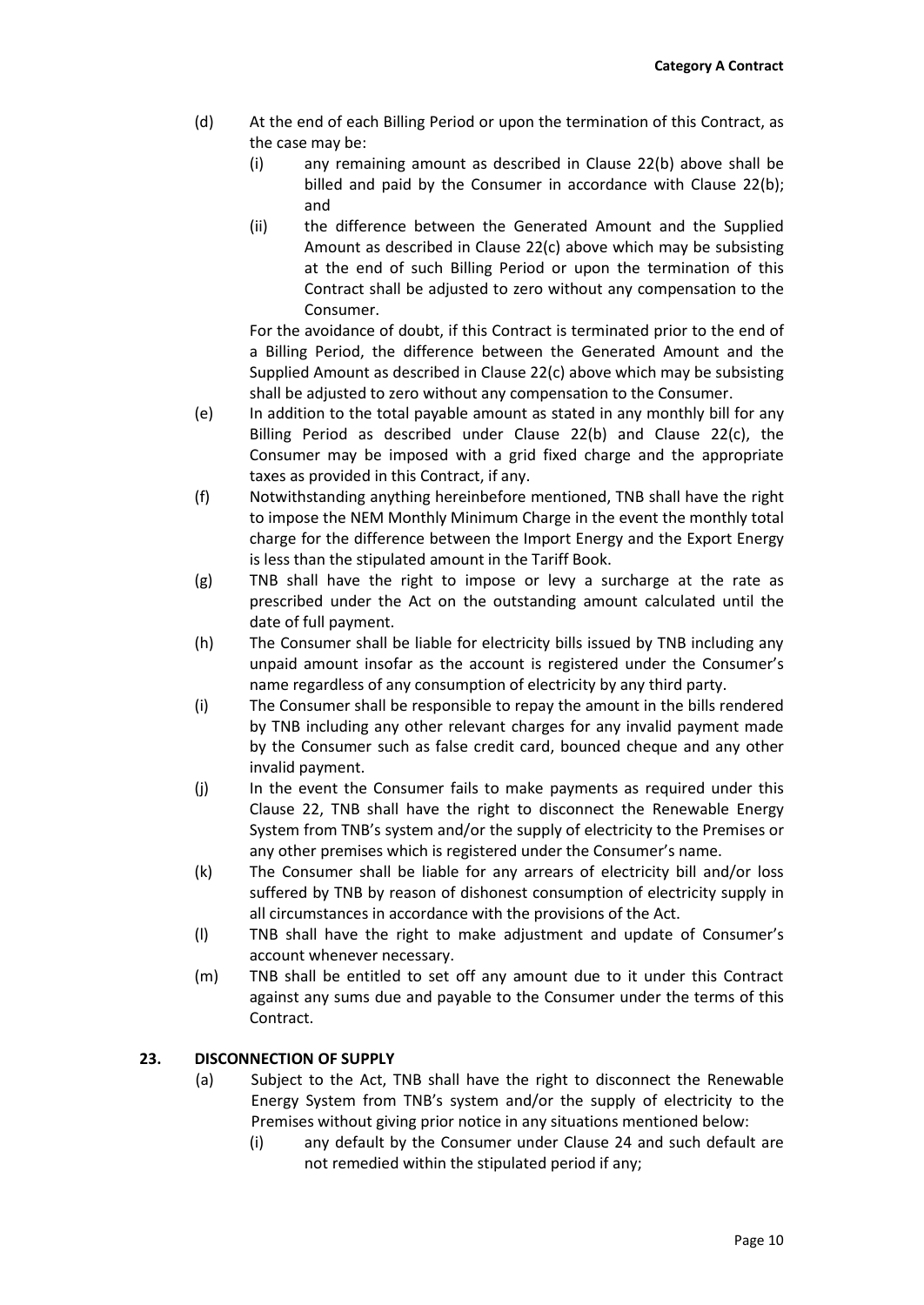- (ii) by Court Order/Judgment;
- (iii) if in the opinion of TNB that the continuation of the delivery of renewable energy by the Renewable Energy System to TNB's system or the supply of electricity to the Premises will jeopardize the safety, reliability or security of TNB's system or presents an imminent physical threat or endanger the safety, life or health of any person or property;
- (iv) upon the receipt of the termination notice indicating the intention to terminate this Contract by either TNB or the Consumer;
- (v) any removal made to any TNB's installation and equipment as described in Clause 17(a);
- (vi) the occurrence of the circumstances as described in Clause 12(d) or Clause 12(e); or
- (vii) any right to disconnect the Renewable Energy System from TNB's system and/or the supply of electricity to the Premises without notice as provided under the Act.
- (b) For the avoidance of doubt, the Consumer hereby irrevocably and unconditionally agrees and acknowledges that:
	- (i) TNB shall be excused from all its obligations under this Contract in the event TNB exercises its rights to disconnect the Renewable Energy System from TNB's system and/or the supply of electricity to the Premises in any situations as set out in this Clause 23; and
	- (ii) TNB shall not be responsible for any loss or damage that may arise as a result of the disconnection of the Renewable Energy System from TNB's system and/or the supply of electricity to the Premises.

## **24. EVENT OF DEFAULT**

The occurrence of any of the following shall constitute an event of default under this Contract and it is not limited to:

- (a) Act or default of the Consumer affecting the efficiency and/or safety of TNB's installation.
- (b) The Consumer has failed to comply and/or breach with any provision of this Contract and/or the Act and/or commit any offence under the Act.
- (c) The Consumer has obtained consent for the appointment of or the taking of possession by a receiver or liquidator of itself or of all or a substantial part of its property.
- (d) The Consumer acknowledges in writing its inability to pay its debt as such debts become due.
- (e) The Consumer makes a general assignment or an arrangement or composition with or for the benefit of its creditor.
- (f) Instituting a case voluntarily or filing a petition against any party seeking to take advantage of any law relating to bankruptcy, insolvency, restructuring of its debts, winding up or composition.
- (g) The Consumer is under receivership or under special administration or liquidation.
- (h) Upon the Consumer's dissolution.
- (i) Failure to pay the amount as stipulated under Clause 22 above.
- (j) Any warranty, representation or covenant made by the Consumer in this Contract is false or inaccurate in any material respect.
- (k) The occurrence of a Change of Tenancy.
- (l) Consumption of electricity in any dishonest manner.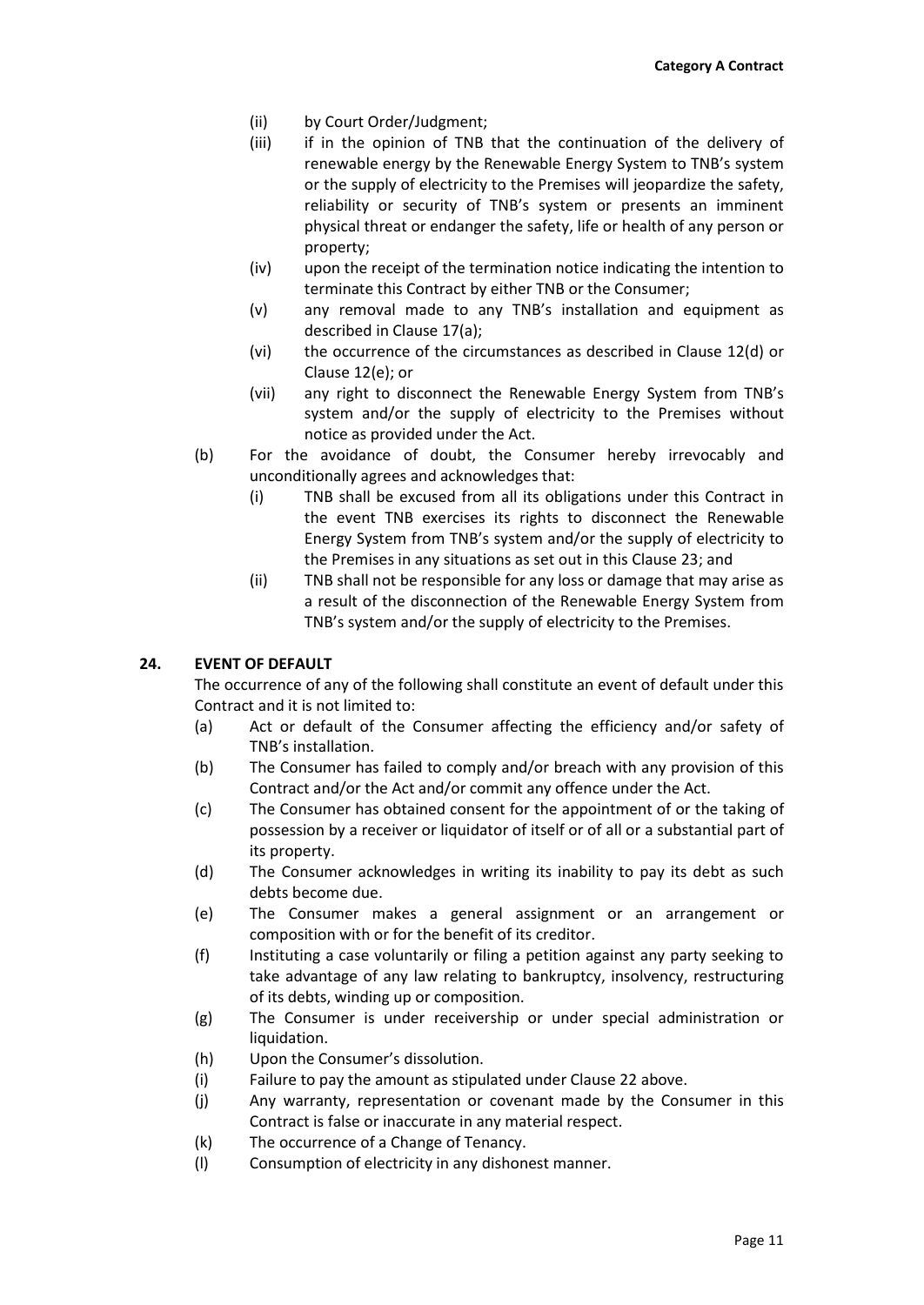- (m) The Consumer fails to comply with any of the provisions stipulated under Clause 1 of this Contract.
- (n) The Electricity Supply Contract is terminated for any reason whatsoever.
- (o) In the event the Consumer vacates the Premises pursuant to Clause 14(a).
- (p) Any change of the Consumer in the tariff classification without TNB's written approval.

## **25. FORCE MAJEURE**

Neither party shall be liable to the other party for any breach of terms and conditions of this Contract due to any of this event which shall include but not limited to national emergency war, hostilities, riot, civil commotion, earthquake, flood, disposition or by compliance with any order of government, local or any other authorities.

#### **26. INDEMNITY AND NO LIABILITY CLAIM**

- (a) The Consumer agrees to indemnify and keep indemnified (indemnifying) TNB from and against all and/or any claims, actions, compensations, suits, proceedings, demands and all legal costs incurred thereby, brought against TNB, its servants or agents by a third party to which TNB shall or may be or become liable in respect of or arising from the performance of this Contract provided always it is not due to the negligence or willful acts of TNB, its employees or agents.
- (b) The Consumer shall at all times be fully liable to TNB and remain responsible for all damages flowing from any breach or default of any term or obligation in this Contract regardless of whether the Renewable Energy System and the Renewable Energy Meter are installed and owned by a third party or otherwise.
- (c) The Consumer hereby agrees that neither TNB nor its employees, servants, agents, representatives shall be liable and/or make good the Consumer in respect of any damage, injury or loss to any of the Consumer's property and/or life arising from any fault of the TNB's system or the Consumer's installation at the Premises unless such damage, injury or loss have been proven as a result of any willful act, negligence, omission and/or failure to comply with any safety measures as provided under any written law.
- (d) The Consumer hereby agrees further that TNB shall not be liable for any cost incurred, loss and/or damage of industrial goods, product, property or life of the Consumer as a result of any unavoidable accident, voltage fluctuation, interruption, reduction and/or cessation of the electricity supply, fire or accident that may occur in consequence of the supply of electricity or the use or misuse which is not due to the negligence or willful act of TNB and/or its employees.

## **27. NOTICES**

Unless and otherwise provided under the Act and any Clause stated under this Contract, any notice, demand or other communication which is required or allowed to be given or made under this Contract shall be in writing and shall be served by hand delivery or by way of prepaid registered post or ordinary post or any electronic means as mutually agreed by both parties to the address stated in this Contract. Proof of posting or service of any notice, demand or communication shall be deemed to be duly served: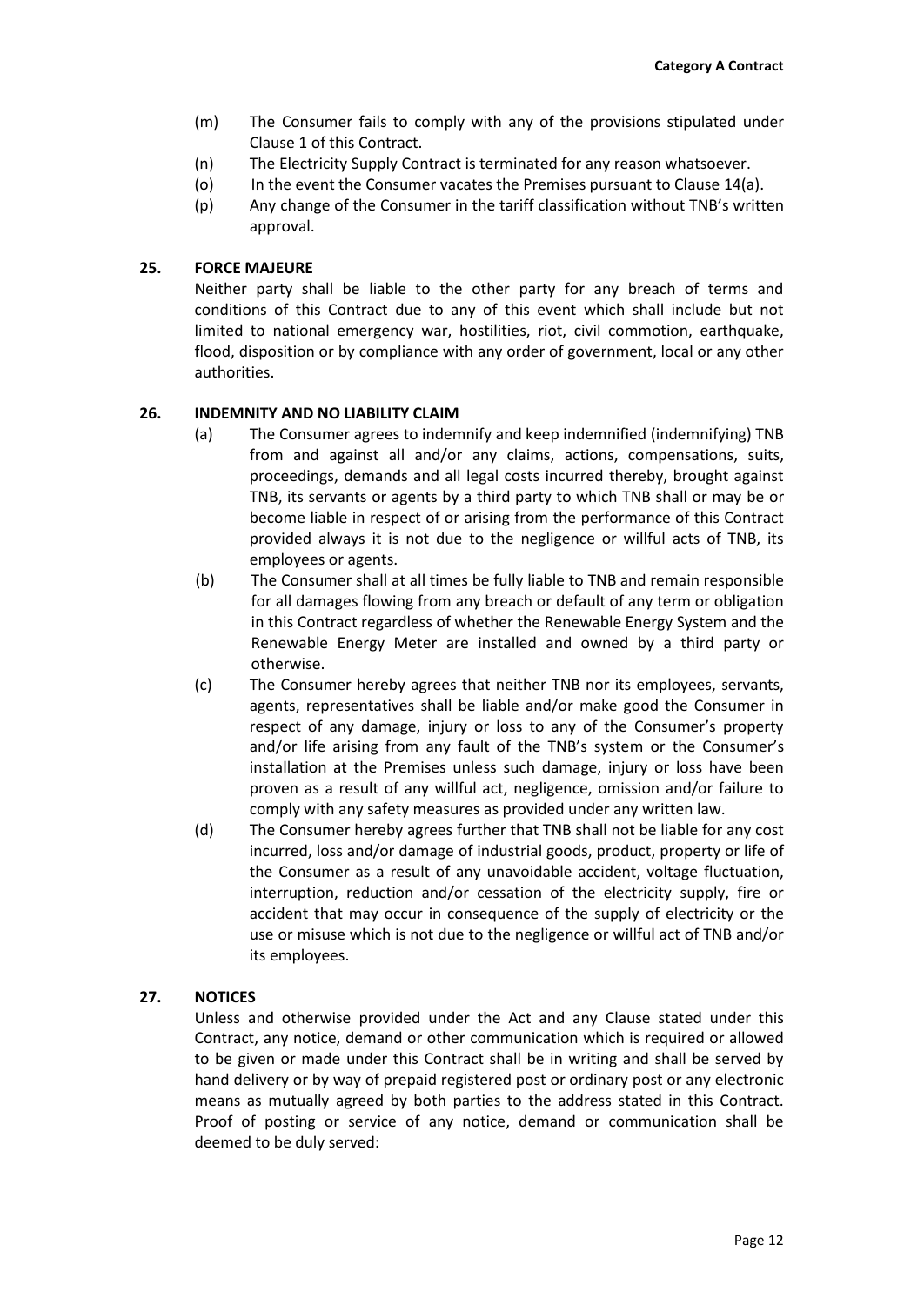- (a) if service is delivered by hand, at the time of such delivery and duly acknowledged;
- (b) if service is by way of post, on the third  $(3<sup>rd</sup>)$  working day after posting thereof; or
- (c) if service is delivered by electronic means, at the time of such delivery report.

Provided that the above Clause 27 shall not be applied to the termination of this Contract.

## **28. REMOVAL OF TNB INSTALLATION**

If the Consumer or the proprietor of the Premises requests TNB to remove or relocate the supply line, pole, sub-station, pylon or any other TNB's installation or equipment within or outside the Premises, subject to consent by TNB, all costs of executing the removal or relocation shall be fully borne by the Consumer or the proprietor as the case may be.

## **29. SERVICES OF LEGAL PROCESS**

The service of any legal process shall be by way of prepaid registered post sent to the address as stated in this Contract. Proof of posting shall be regarded as proof of acceptance and the said service shall be deemed to have been duly served and duly received upon the expiry of five (5) days from the date of posting.

## **30. TERMINATION OF CONTRACT BY TNB**

- (a) TNB may terminate this Contract at any time upon giving not less than fourteen (14) working days' notice in writing of its intention to do so.
- (b) TNB may terminate this Contract under Clause 23(a) by giving fourteen (14) working days' notice from the date of expiry of the remedy period, except for the situations in Clause 23(a)(ii) and Clause 23(a)(iv).
- (c) If the Consumer renders to TNB a temporary notice of disconnection of the Renewable Energy System from TNB's system and/or the supply of electricity to the Premises thereby it shall be deemed as a notice of termination of the Contract and subject to the issuance of notice under Clause 30(a).
- (d) If TNB discovers that the information given is false and/or is disputed with the existence of prima facie proof relating to the delivery of renewable energy by the Renewable Energy System and the supply of electricity to the Premises and proven by any applicable laws or court order, TNB shall have the right to terminate this Contract upon giving a written notice of not less than twenty-four (24) hours.
- (e) If TNB for any reasons pursuant to any laws or under any direction of the Suruhanjaya Tenaga and/or relevant authority has been given the right to terminate this Contract.

## **31. CONSEQUENCES OF TERMINATION**

On such effective date of termination under Clause 10 or Clause 30,

- (a) TNB shall be discharged from any obligations and liabilities under this Contract including any claim for damages without prejudice to TNB's rights to make such claim due to the disconnection of the Renewable Energy System from TNB's system and/or the supply of electricity to the Premises and the termination of this Contract;
- (b) the terms and conditions as specified in the Electricity Supply Contract shall then be applicable; and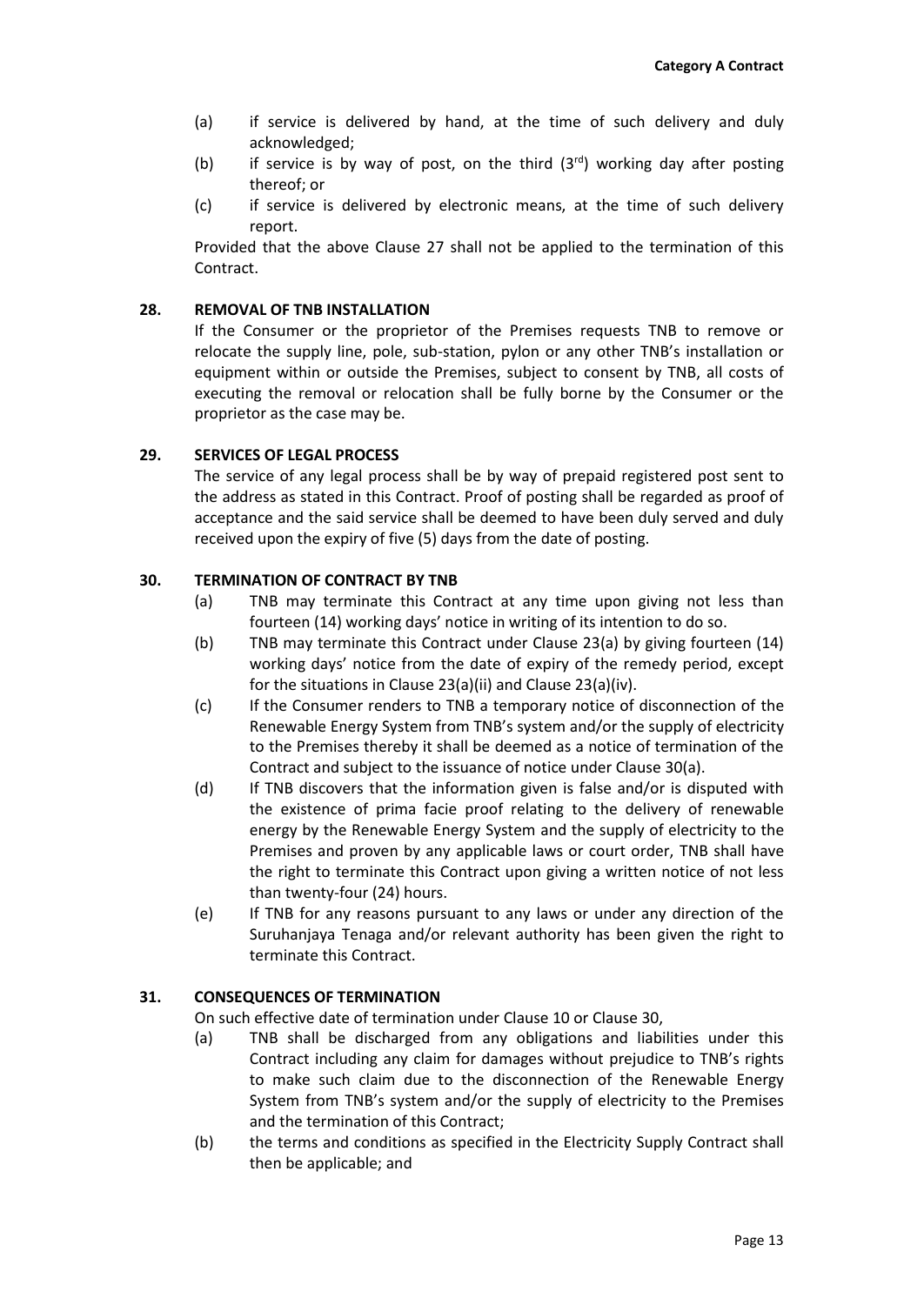(c) this Clause 31 shall survive the termination of this Contract.

# **32. TRANSFER OF OUTSTANDING AMOUNT AND BALANCE OF DEPOSIT**

- (a) TNB shall have the right to transfer any outstanding amount of electricity bills from any vacated account of the Consumer to any active account registered under the Consumer's name.
- (b) If there is a balance of deposit from the Consumer's vacated account, TNB shall have the right to use the balance of the deposit to adjust for any outstanding amount from whichever active account registered under the Consumer's name.

# **33. ENVIRONMENT ATTRIBUTE**

The value of any credits or financial benefits which are available or may become available for reductions of "green house gas" emissions earned from the generation of renewable energy by the Renewable Energy System shall be solely for the benefit of the Consumer.

## **E. MISCELLANEOUS**

# **34. AMENDMENT, MODIFICATION OR REPLACEMENT**

TNB reserves the right to amend, modify, revise or replace the terms and conditions stipulated under this Contract from time to time. TNB may give notice of amendment to the Consumer in such a manner as TNB reasonably deems appropriate.

## **35. CHANGE IN NET OFFSET PROGRAMME AND/OR THE ACT**

In the event of any change in the Net Offset programme and/or the Act including but not limited to the application of the Technical Guidelines or the discontinuation of the Net Offset programme as decided by by the Government of Malaysia, TNB may by written notice to the Consumer unilaterally amend the terms and conditions of this Contract in any manner that it deems fit in order to ensure the compliance of the Government of Malaysia's decision, the Act and the Technical Guidelines.

## **36. ASSIGNMENT**

The Consumer shall not assign any of the rights or obligations arising under this Contract to any third party without the prior consent in writing of TNB. TNB shall be entitled to assign or transfer its interest, rights and obligations in whole or in part under this Contract without the Consumer's prior written consent and the Consumer hereby agrees to execute such agreement and do such things as may be required by TNB to give effect to such assignment and/or transfer.

## **37. CONFIDENTIALITY**

- (a) Except as it is or becomes a part of the public domain or as provided hereunder, all information provided by either party under this Contract shall be confidential at all times unless specified otherwise in writing.
- (b) The Consumer agrees that TNB may disclose all information provided by the Consumer under this Contract (including but not limited to any data or information from the reading of the meters), without limitation to the relevant departments and subsidiaries of TNB, including TNB's agents, advisors and outsource service providers, inside or outside of Malaysia, as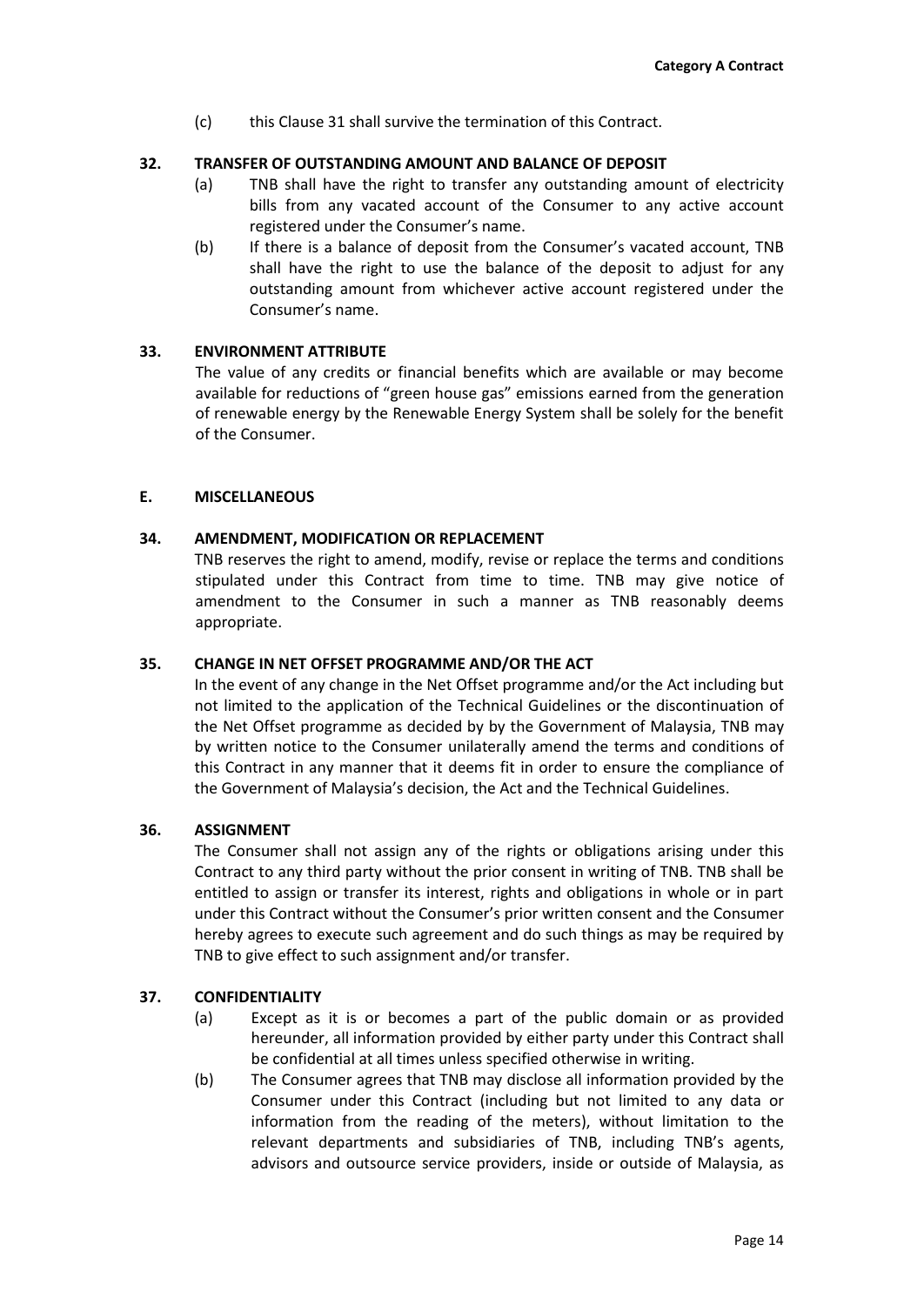well as the Suruhanjaya Tenaga, any other government entity and court or if required by any laws and regulations made thereunder.

## **38. GOVERNING LAW**

This Contract shall be governed by and construed in accordance with the Act and any regulations made thereunder including any amendment thereto as well as any other relevant written laws.

#### **39. INSTALLATION OF EQUIPMENT TO GENERATE RENEWABLE ENERGY**

The Consumer shall inform TNB on any equipment installed at the Premises for the purpose of generating renewable energy.

#### **40**. **PERSONAL DATA PROTECTION**

- (a) Both parties agree to comply and have adequate measures in place to ensure compliance at all times with the provisions and obligations contained in all applicable laws and regulations in Malaysia, including but not limited to the Personal Data Protection Act 2010, its subsidiary legislation and associated code of practice as amended from time to time in order to collect, use, process, record, hold, store, share and/or disclose any or all information related to the performance and obligations under this Contract.
- (b) The Consumer shall not cause or permit the Personal Data to be transferred outside Malaysia without the prior written consent of TNB or the Consumer shall ensure that the cross-border country must have the data protection legislation at least equivalent to the level of protection afforded by the Personal Data Protection Act 2010 (if any).
- (c) The Consumer shall implement adequate technical and organisational security measures to protect the Personal Data from any loss, misuse, modification, unauthorised or accidental access or disclosure, alteration or destruction.
- (d) The Consumer shall have the obligation to securely dispose of all Personal Data whether in written, electronic or other form or media given by TNB, and certify in writing to TNB that such Personal Data has been disposed of securely, upon expiry or termination of this Contract.
- (e) Upon default, the defaulting party shall be liable for and shall indemnify (and keep indemnified) against each and every action, proceeding, liability, cost, claim, loss, expense (including reasonable legal fees and disbursements on a solicitor client basis) and demands incurred by the aggrieved party which arise directly or in connection with the defaulting party's processing of Personal Data pursuant to this Contract, including without limitation those arising out of any third party demand, claim or action, or any breach of contract, negligence, fraud, willful misconduct, breach of statutory duty or non-compliance with any part of the data protection legislation by the defaulting party or its employees, servants, agents or representatives.
- (f) The Consumer has read and fully understands TNB's Personal Data Protection Policy which is available at [https://www.tnb.com.my/terms](https://www.tnb.com.my/terms-policy/personal-data-protection-policy-pdpa/)[policy/personal-data-protection-policy-pdpa/.](https://www.tnb.com.my/terms-policy/personal-data-protection-policy-pdpa/)
- (g) The Consumer shall provide assistance as reasonably requested by TNB in relation to any complaint or request made, including by:
	- (i) providing any information reasonably requested by TNB; and
	- (ii) providing TNB with full details of the complaint or request (if any).